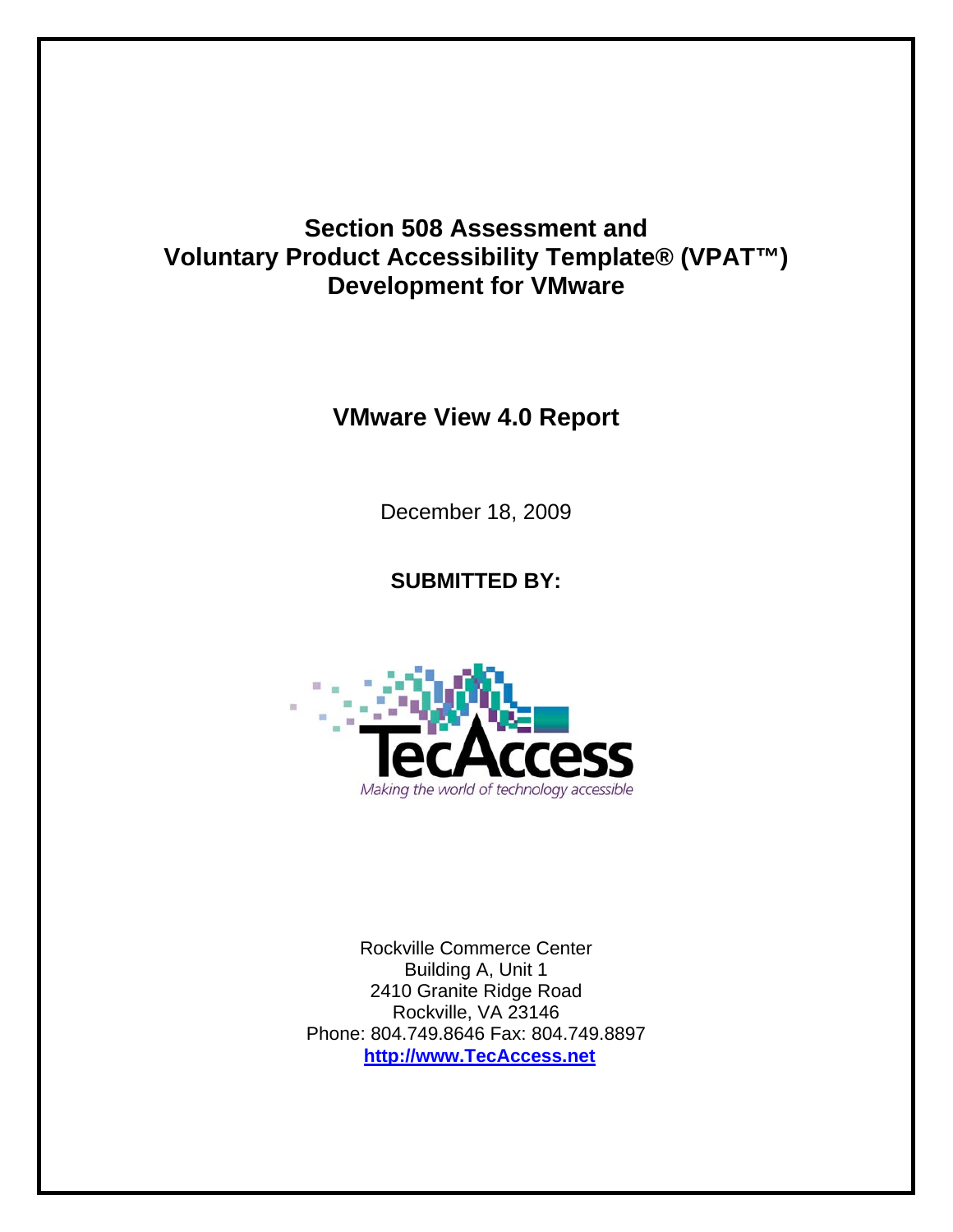| Client Name:<br>V Mware                    |       |            |
|--------------------------------------------|-------|------------|
| <b>VMware View</b><br>Product Name:<br>4.0 | Date: | 12/23/2009 |

# **Table of Contents**

|  | 3  |
|--|----|
|  |    |
|  |    |
|  |    |
|  |    |
|  |    |
|  |    |
|  |    |
|  |    |
|  |    |
|  |    |
|  | 8  |
|  |    |
|  |    |
|  |    |
|  | 10 |
|  |    |
|  |    |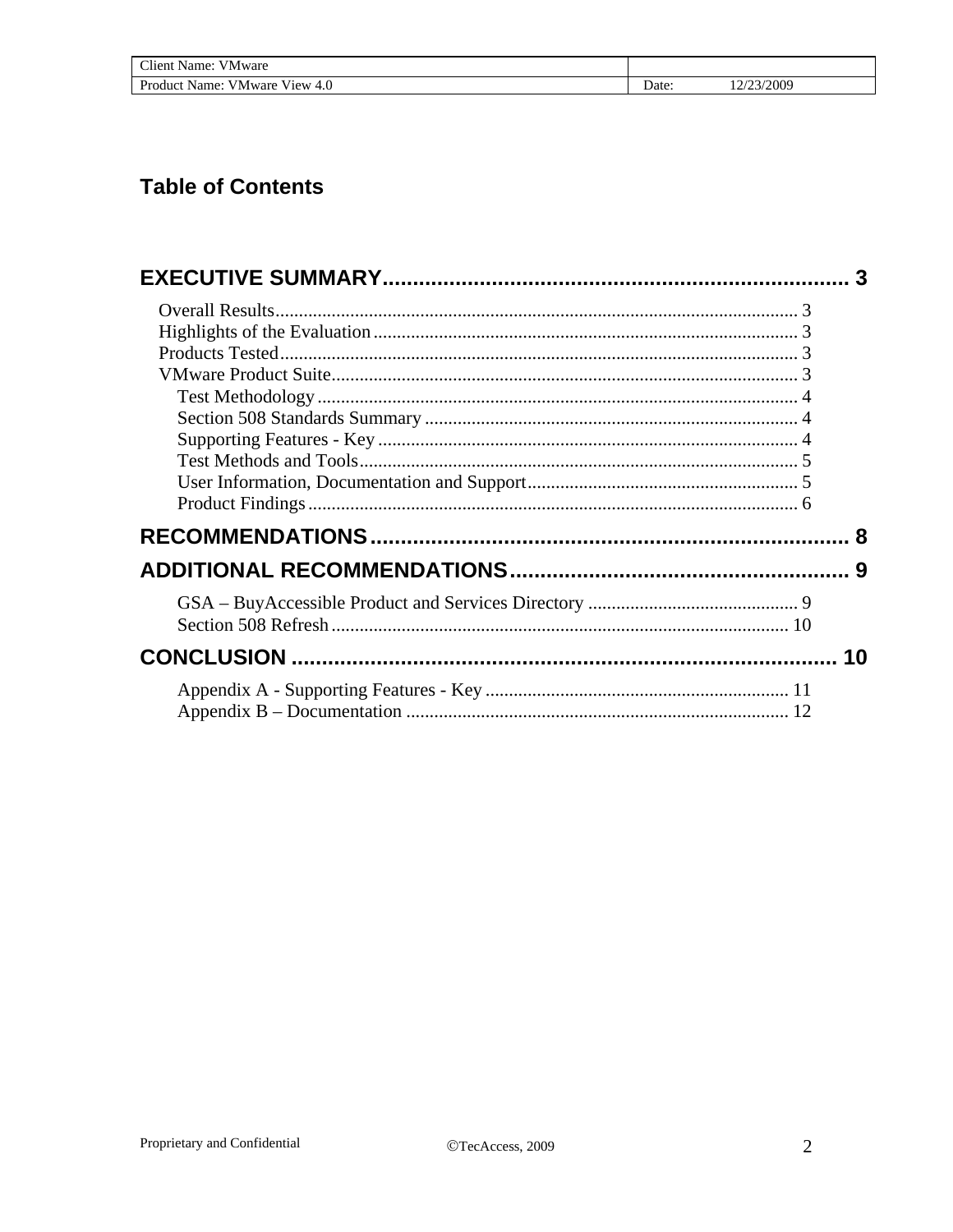<span id="page-2-0"></span>

| $\cap$ lient.<br>.<br>√ Mware<br>Name<br>.                     |                |            |  |
|----------------------------------------------------------------|----------------|------------|--|
| Product.<br>Name:<br><b>V</b> <sub>1</sub> ew<br>∨Mware<br>4.0 | $\Delta$ Date: | 14/23/2009 |  |

**Executive Summary**

## *Overall Results*

TecAccess commends VMware for their effort and commitment to bringing their products into Section 508 compliance. While this evaluation shows that some work still needs to be done, significant steps towards full compliance have been taken, as this report and accompanying VPAT's will show.

## *Highlights of the Evaluation*

•Most web clients (VMware View) are accessible, except for keyboard navigability and text display.

•Areas to monitor

- o Section 508 Refresh
- o Registration of product VPATs in GSA's Buy Accessible Products and Services **Directory**
- o Conformance to government requirements for accessibility of documentation.
- o Functional performance using the most current versions of assistive technologies.

### *Products Tested*

VMware contracted with TecAccess to enhance their accessibility compliance posture and gain increased market respect by having Voluntary Product Accessibility Templates (VPATs) developed for the following hardware products.

### *VMware Product Suite*

|  | <b>Product Name</b>         | <b>Version</b> |
|--|-----------------------------|----------------|
|  | VMware View - Server(ADMIN) | 4.0            |
|  | VMware View - Client        | 4.0            |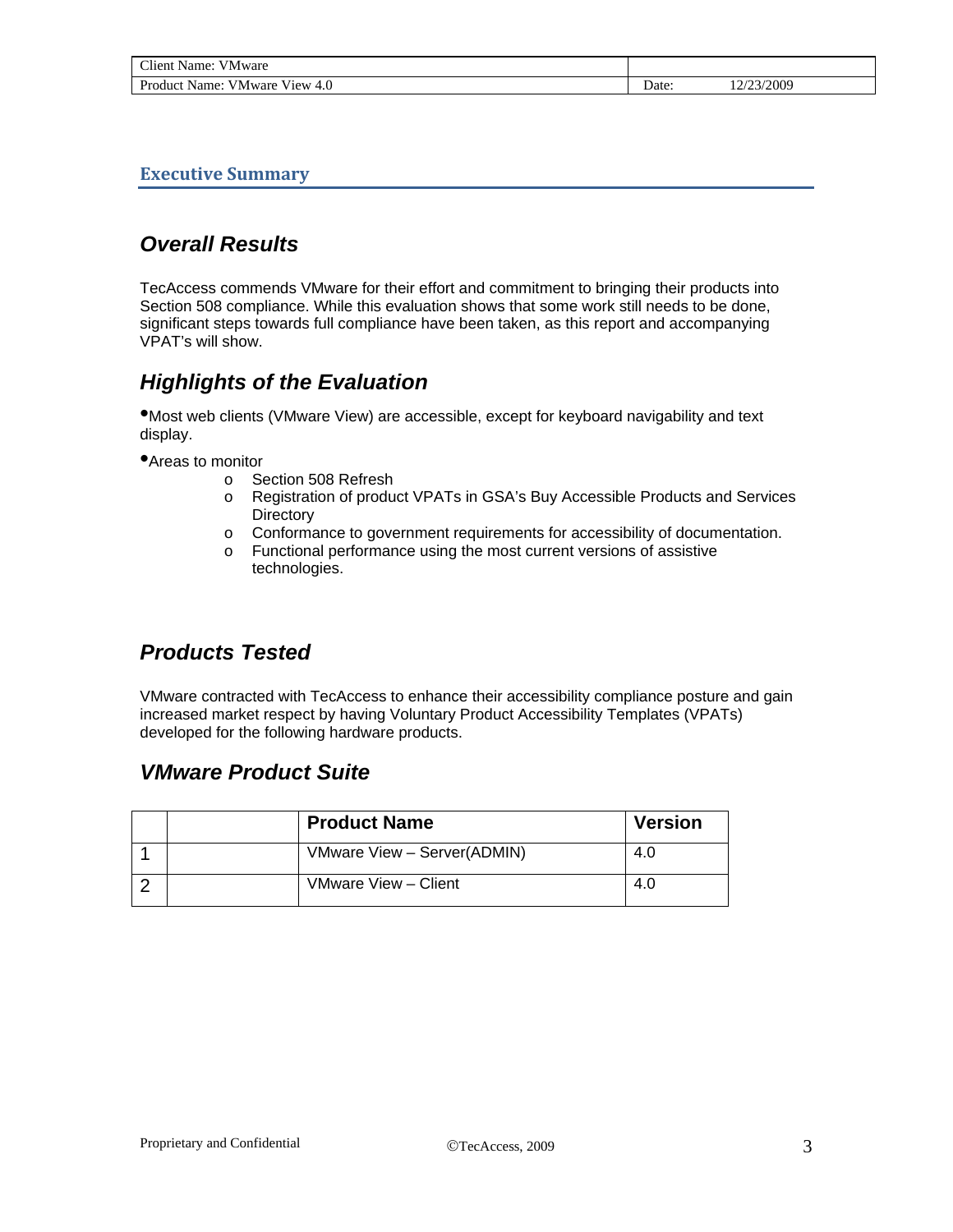<span id="page-3-0"></span>

| <b>Client Name:</b><br><b>VMware</b> |      |           |
|--------------------------------------|------|-----------|
| Product Name: VMware View 4.0        | Date | 2/23/2009 |

## Test Process Overview

### **Test Methodology**

The Section 508 standards below were used to evaluate each of the products in this statement of work.

| <b>Section 508 Standards Summary</b>                                  |
|-----------------------------------------------------------------------|
| Section 1194.21 Software Applications and<br><b>Operating Systems</b> |
| Section 1194.22 Web-based Internet information<br>and applications    |
| Section 1194.31 Functional Performance Criteria                       |
| Section 1194.41 Information, documentation, and<br>support.           |

### **Supporting Features - Key**

| <b>Supporting Features (second column on VPAT)</b> |                                                                                                                                                                                         |  |
|----------------------------------------------------|-----------------------------------------------------------------------------------------------------------------------------------------------------------------------------------------|--|
| <b>Supports</b>                                    | This language is used when you<br>determine the product fully meets<br>the letter and intent of the Criteria.                                                                           |  |
| <b>Supports with Exceptions</b>                    | This language is used when you<br>determine the product does not fully<br>meet the letter and intent of the<br>Criteria, but provides some level of<br>access relative to the Criteria. |  |
| <b>Supports through Equivalent Facilitation</b>    | This language is used when you<br>have identified an alternate way to<br>meet the intent of the Criteria or<br>when the product does not fully meet<br>the intent of the Criteria.      |  |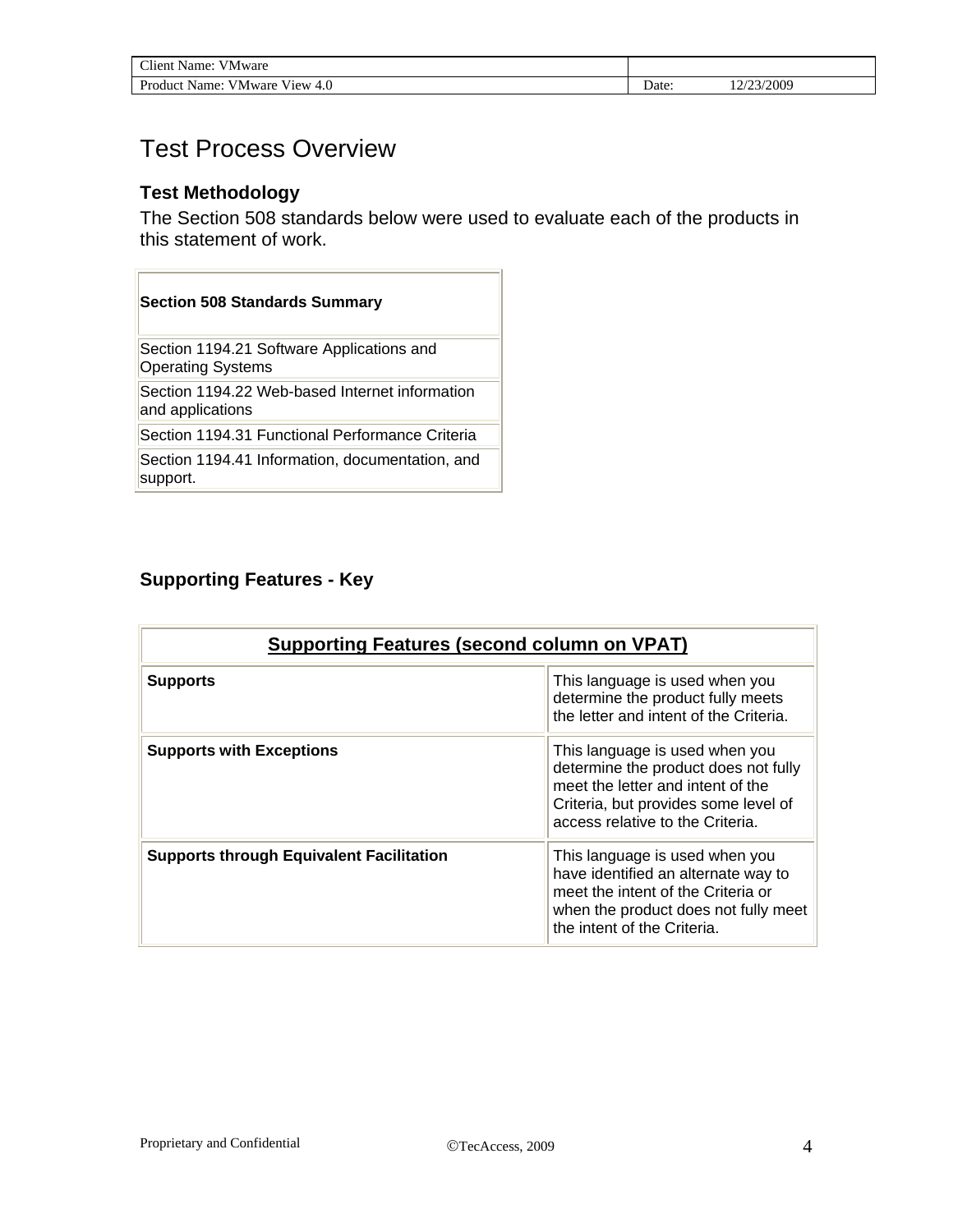<span id="page-4-0"></span>

| Client.<br>Name:<br>V Mware                                |       |          |
|------------------------------------------------------------|-------|----------|
| Product $\perp$<br>4.O<br>View.<br><b>V</b> Mware<br>Name: | Date: | /23/2009 |

| Supports when combined with Compatible AT                        | This language is used when you<br>determine the product fully meets<br>the letter and intent of the Criteria<br>when used in combination with<br>Compatible AT. For example, many<br>software programs can provide<br>speech output when combined with<br>a compatible screen reader<br>(commonly used assistive<br>technology for people who are blind). |
|------------------------------------------------------------------|-----------------------------------------------------------------------------------------------------------------------------------------------------------------------------------------------------------------------------------------------------------------------------------------------------------------------------------------------------------|
| <b>Does not Support</b>                                          | This language is used when you<br>determine the product does not meet the<br>letter or intent of the Criteria.                                                                                                                                                                                                                                            |
| <b>Not Applicable</b>                                            | This language is used when you<br>determine that the Criteria do not apply<br>to the specific product.                                                                                                                                                                                                                                                    |
| <b>Not Applicable - Fundamental Alteration Exception Applies</b> | This language is used when you<br>determine a Fundamental Alteration of<br>the product would be required to meet<br>the Criteria (see the access board<br>standards for the definition of<br>"fundamental alteration").                                                                                                                                   |

### **Test Methods and Tools**

The Assistive Technologies used were JAWS v.10 - Screen reader, ZoomText Reader v.9.1. The information retrieval is supported by the operating system (Windows XP or Vista or Windows Server 2003 or 2008) when combined with assistive technology for example, screen reader - Narrator (provided via Microsoft Windows Vista), screen magnification Magnifier (provided via Microsoft Windows Vista).

In addition to the assistive technologies listed above, documentation (specifically PDF files) was checked using Adobe Acrobat's Accessibility Checker and Full Check. The WAVE (using Firefox 3.x as the browser) was used to test web based issues. Manual testing of keyboard accessibility, including performing applications keystrokes with one hand was performed.

### **User Information, Documentation and Support**

Documentation accessibility fairly accessible for HTML and Web based help files contained within the application; however significant accessibility challenges remain in regards to the supplied PDF documentation. Most (if not all) documents were not completely accessible using a screen reader, the Adobe Acrobat Accessibility Checker or by manual inspection of the code.

 Information and documentation was reviewed for accessibility using a screen reader (Jaws 10), a screen magnifier (ZoomText 9.1) and manual inspection. HTML and Web based files were checked using the WAVE Toolbar and documentation PDF files were checked using Adobe Acrobat's Accessibility Checker; Full Check. See Appendix B for full list of documentation tested. The HTML files and Web based files for the most part are accessible, except for missing alternative text for images.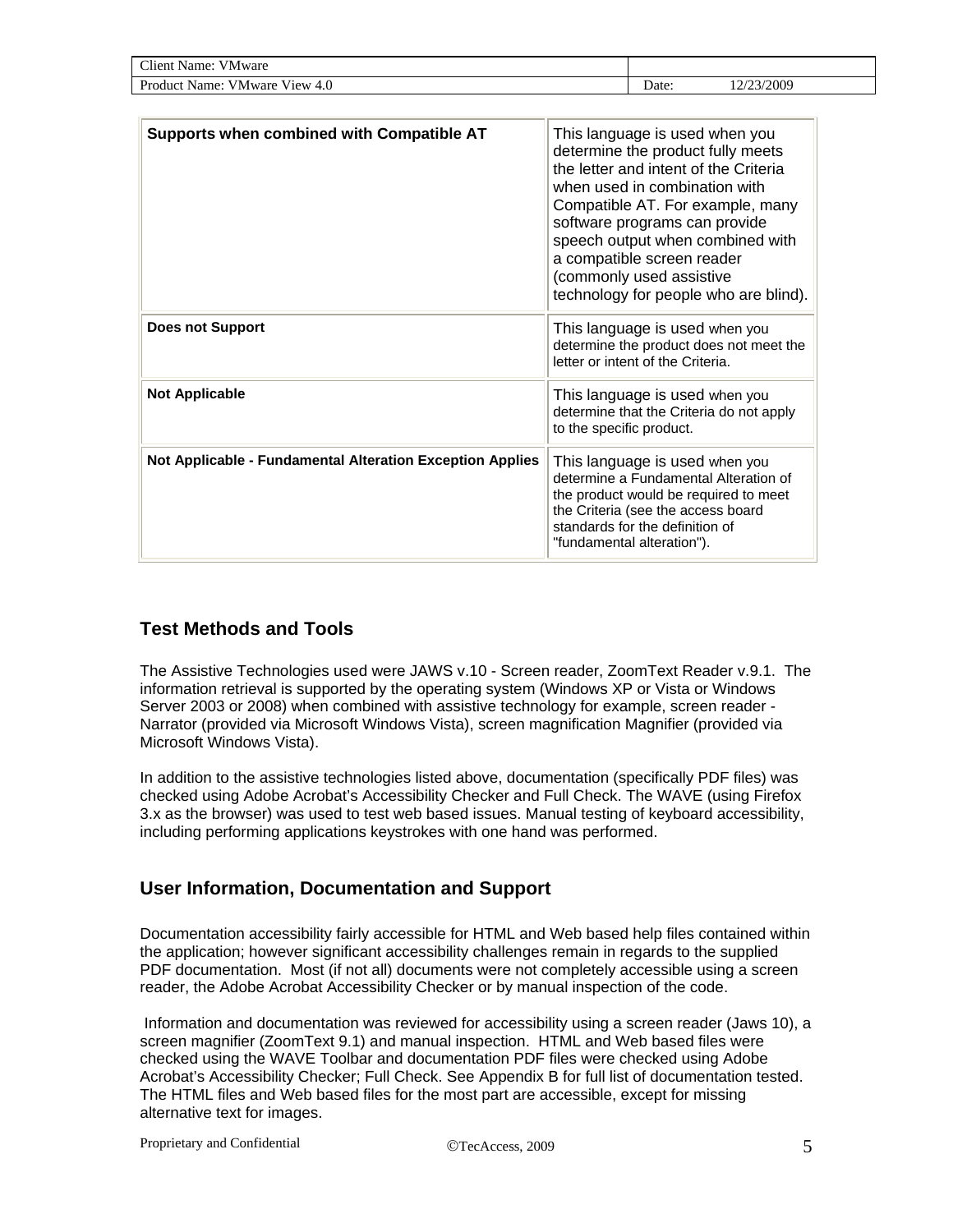<span id="page-5-0"></span>

| Client Name: VMware           |      |            |
|-------------------------------|------|------------|
| Product Name: VMware View 4.0 | Date | 12/23/2009 |

The PDF files challenges include:

- Missing Adobe Acrobat tags, which affects the reading order of the document,
- A need for alternative text on images,
- Specification of language

See our separate report assessing the documentation of web-based files for more details on the web-based documentation.

### **Product Findings**

• **VMware View-Server was found to be accessible with exceptions:** 

#### **Please refer to section 1194.22 for the following examples:**

- 1) Numerous images do not have alt tags or title tags, these include linked images as well as what appears to be spacer images. Refer to section 1194.22a.
- 2) When Style Sheets are disabled the page is not completely usable. Refer to 1194.22d. Example below:



- 3) Frames are not titled with meaningful text. Refer to 1194.22i.
- 4) Not all Java Script Interfaces are keyboard accessible or readable. Refer to 1194.22l.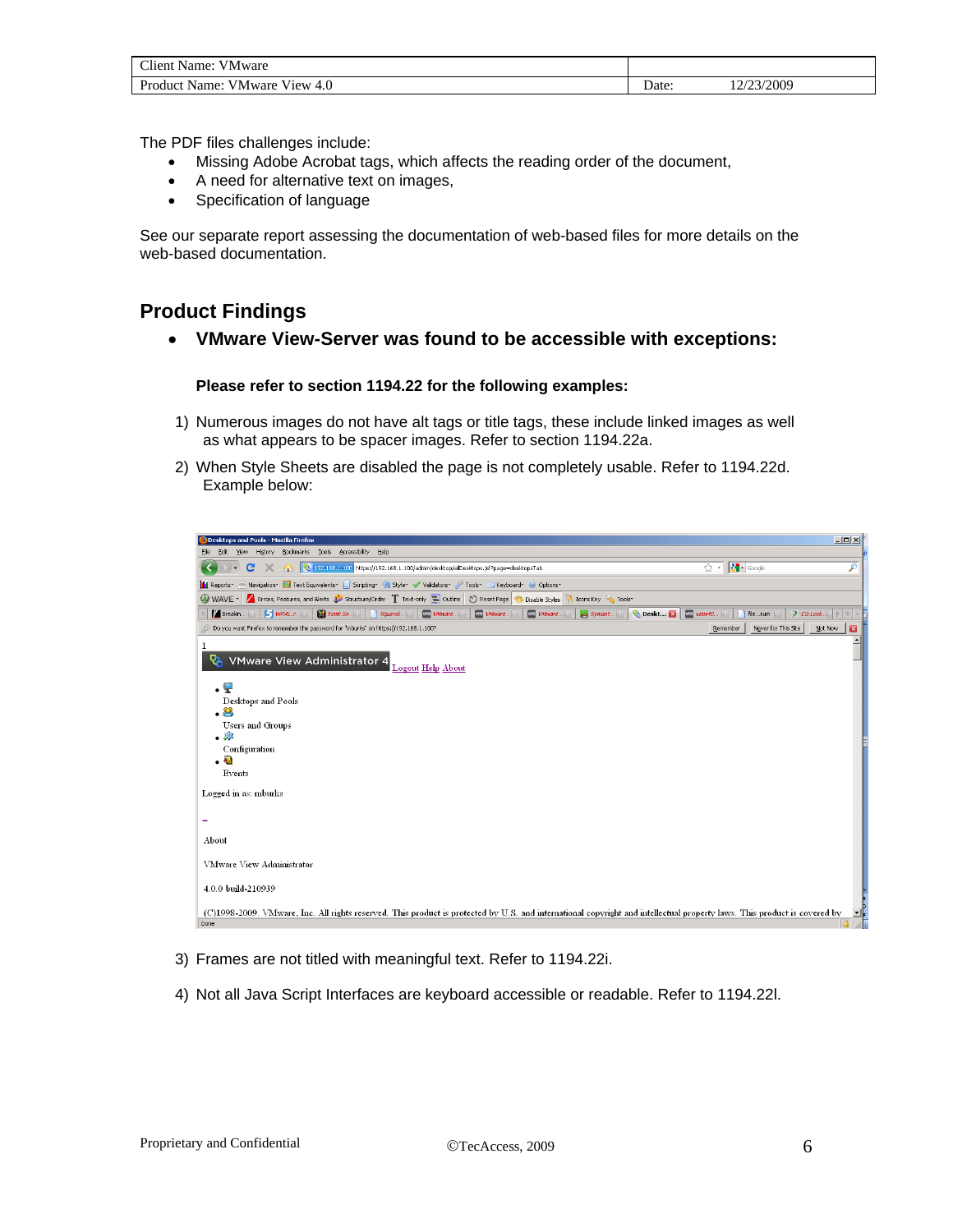| <b>CHI</b><br>---<br>`lient<br>Name<br><b>VMware</b><br>.                                 |       |                      |
|-------------------------------------------------------------------------------------------|-------|----------------------|
| $\mathbf{r}$<br>- - -<br>.<br>4.0<br>Product<br>V <sub>1</sub> ew<br>Name<br>/ Mware<br>ш | Date: | 3/2009<br>$\sim$<br> |

5) Not all form fields are properly labeled so they can be read with Assistive Technology (AT). Refer to 1194.22n. Example below:



6) There are no links to skip over repetitive navigation links. Refer to 1194.22o.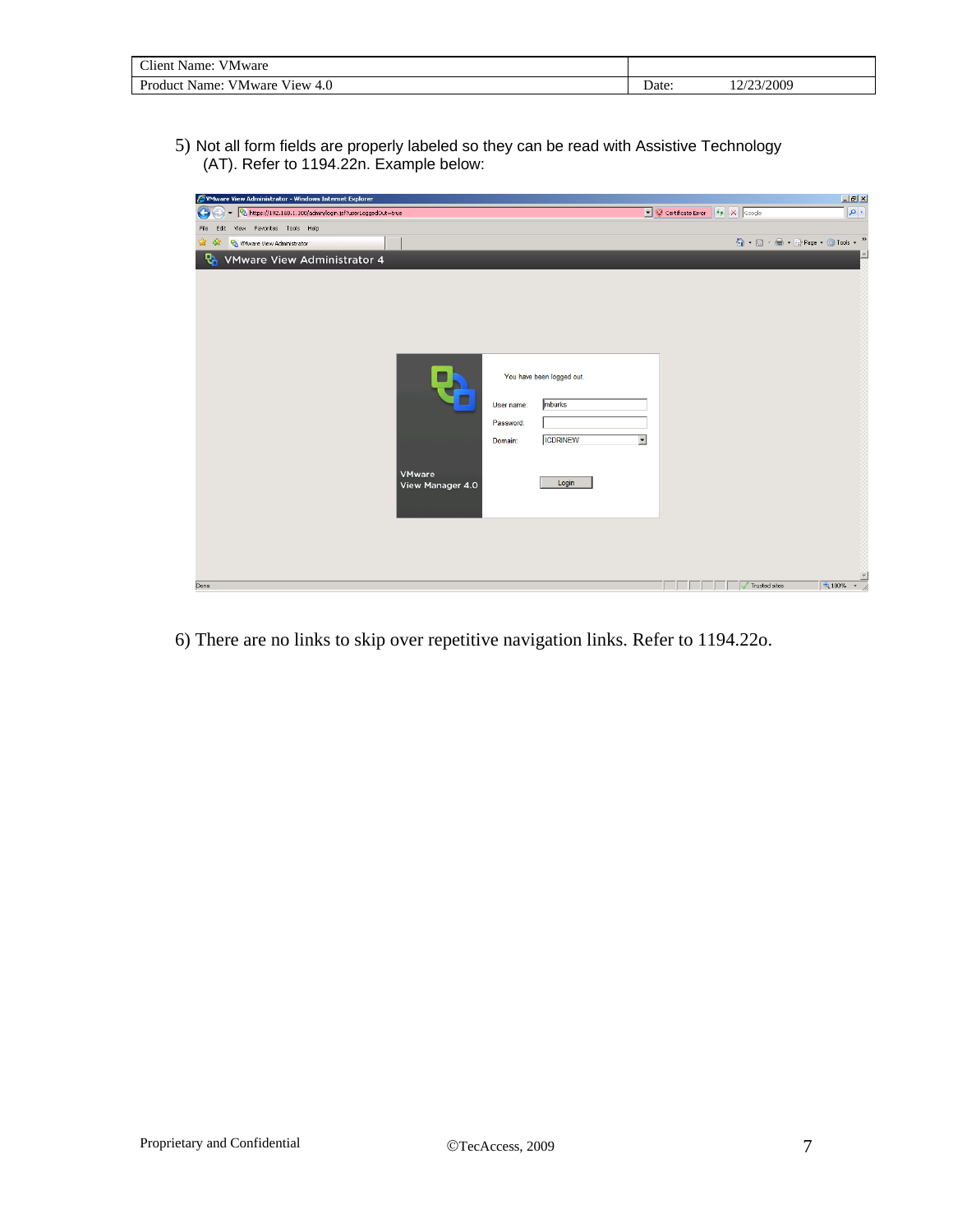<span id="page-7-0"></span>

| Client Name: VMware           |      |          |  |
|-------------------------------|------|----------|--|
| Product Name: VMware View 4.0 | Date | /23/2009 |  |

### • **VMware View - Client was found to be accessible with exceptions.**

#### **Please refer to section 1194.21 for the following examples:**

- 1) The Windows based GUI does not allow keyboard access to all functions. Refer to section 1194.21a.
- 2) The Windows based GUI does honor or extend some Windows high contrast settings but does not allow large font settings. Refer to section 1194.21b
- 3) The Windows based GUI does not always present accurate information to the user of Assistive Technology. Users of screen magnification programs may have difficulty determining element status.
- 4) The Windows based GUI does not honor or extend Windows large font settings. Contrast and color selections are transferred.

#### **Please refer to section 1194.31 for the following example:**

1) The Windows based GUI accessed through the VMware View client does not provide complete support for assistive technology.

## **Recommendations**

- 1. Discuss with TecAccess ideas about solving PDF document issues concerning accessibility and assistive technology.
- 2. Continue to monitor trends affecting assistive technology and accessibility, i.e. Assistive Technology support for VMware window based applications, Section 508 Refresh updates, Registering new VPATs for inclusion in the Buy Accessible Products and Services Directory. TecAccess can assist with introducing VMware to the GSA developers to use their automated update tool.
- 3. Discuss with software partners regarding accessibility within their applications such as VMware View. TecAccess would be happy to assist/participate.
- 4. Focus on the accessibility of windows software client in terms of keyboard navigability, as the most efficient mechanism to enhance assistive technology compatibility.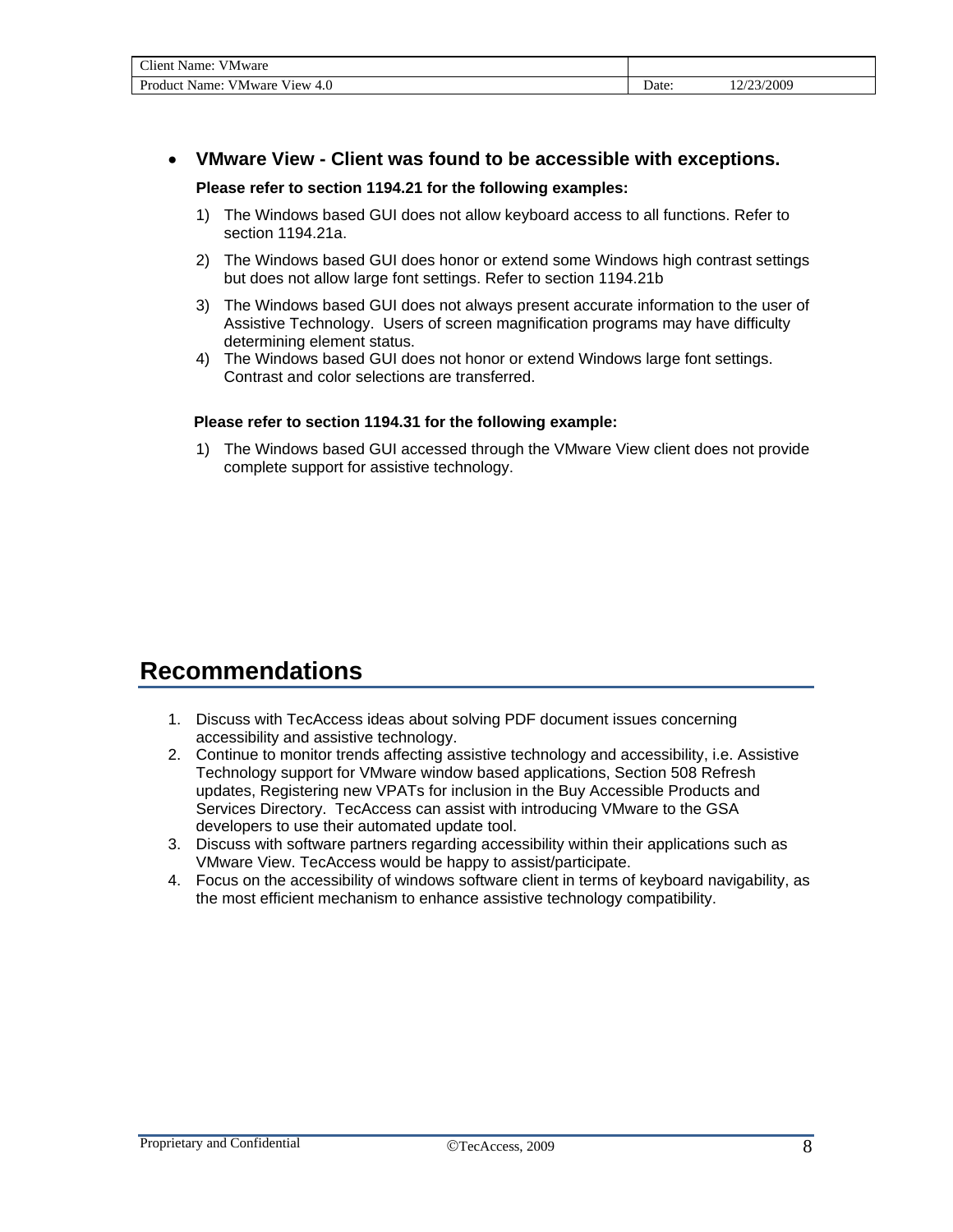# <span id="page-8-0"></span>**Additional Recommendations**

### **GSA – BuyAccessible Product and Services Directory**

Another issue TecAccess has discussed with VMware is the opportunity to advertise and sell to the Federal Government. The BuyAccessible Product & Services Directory is a database for Electronic and Information Technology (E&IT) vendors to register their company and provide information about their accessible products and services.

This information is used by government purchasers to conduct market research when they are evaluating accessible products and services to purchase for their agency.

By registering your company and its accessible products and services, you will increase the likelihood of placing key information in front of targeted buyers when making their purchase decisions.

As administrators of the BuyAccessible Products and Services Database we have access to what products and services government buyers are researching. TecAccess understands that VMware is working on preparing their VPATs for registration. TecAccess recommends that VMware work with us to assist you with a batch upload tool for initial installation and updates.

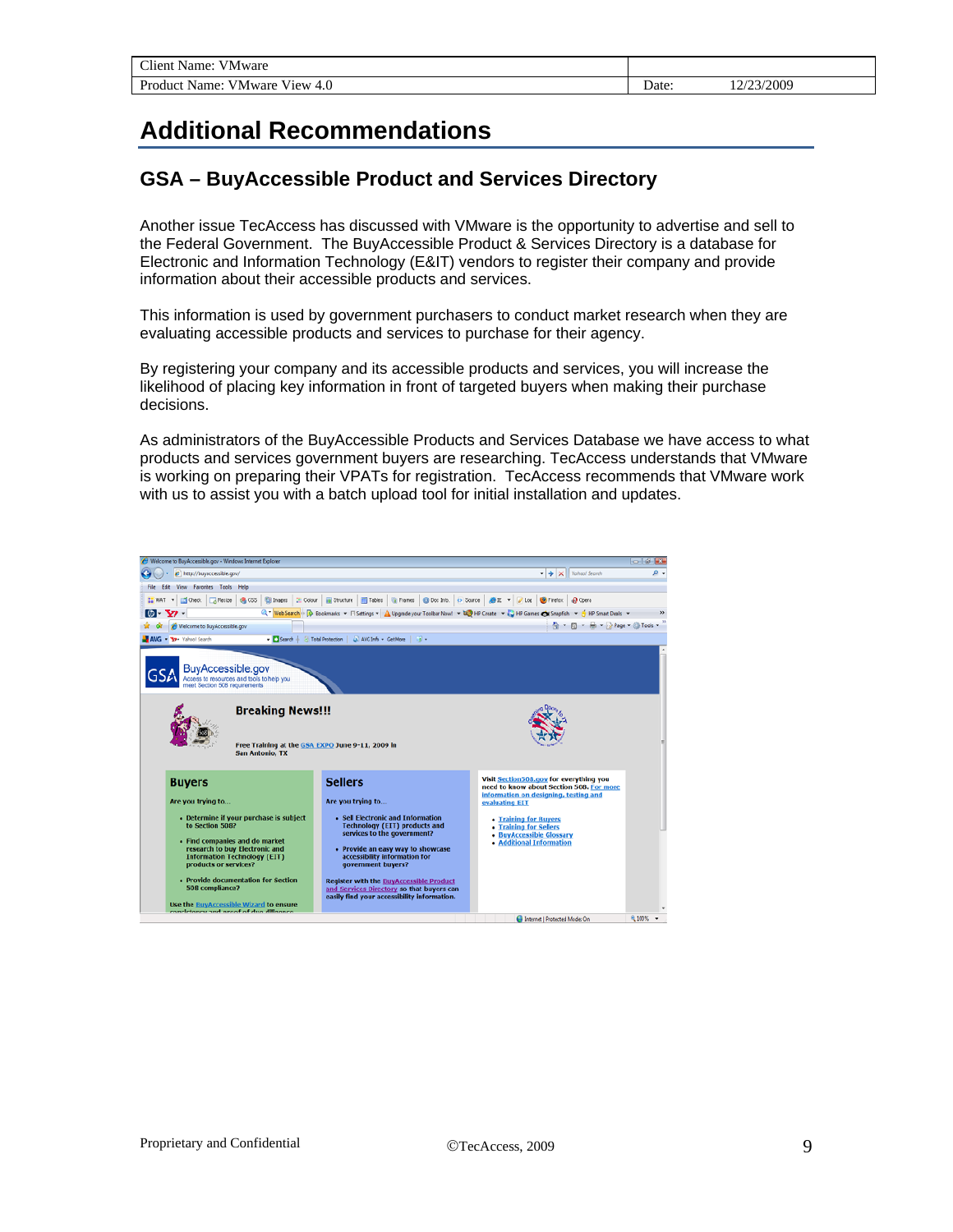### <span id="page-9-0"></span>**Section 508 Refresh**

On April 3rd, 2008 TEITAC [presented](http://www.access-board.gov/news/teitac-report.htm) their [final report](http://www.access-board.gov/sec508/refresh/report/) to the [United States Access Board](http://www.access-board.gov/). It was the culmination of more than 18 months of work by 41 individuals representing their respective companies, disability organizations, government agencies, and countries. **Please note**, at this time (June, 2009) the recommendations are under review by the U.S. Access Board. It is estimated that final draft standards will be announced approximately mid-2010.

Accessibility is emerging as an important global issue. Most countries are developing and implementing accessibility standards and guidelines. It is important to note that representatives outside of the United States participated as representatives on the TEITAC committee. Recognizing the importance of consistency across international markets, the committee synchronized its work with other standard-setting bodies in and outside of the U.S. Representatives from outside the U.S. on the committee ranged from the W3C Consortium, the European Union, Canada, Australia, and Japan.

The report is available for review at: [www.access-board.gov](http://www.access-board.gov/).

## **Conclusion**

In conclusion, the results of this analysis session showed a positive trend in the accessibility of the VMware View application package. The complex testing environment necessary, coupled with the limitations of assistive technology available for 64-bit server operating systems created a technically demanding testing regiment. Despite this challenge, which mirrors some of the challenges that will be faced by VMware administrators with disabilities, the applications package for VMware view appears to be on the road to functional conformance to Section 508 requirements.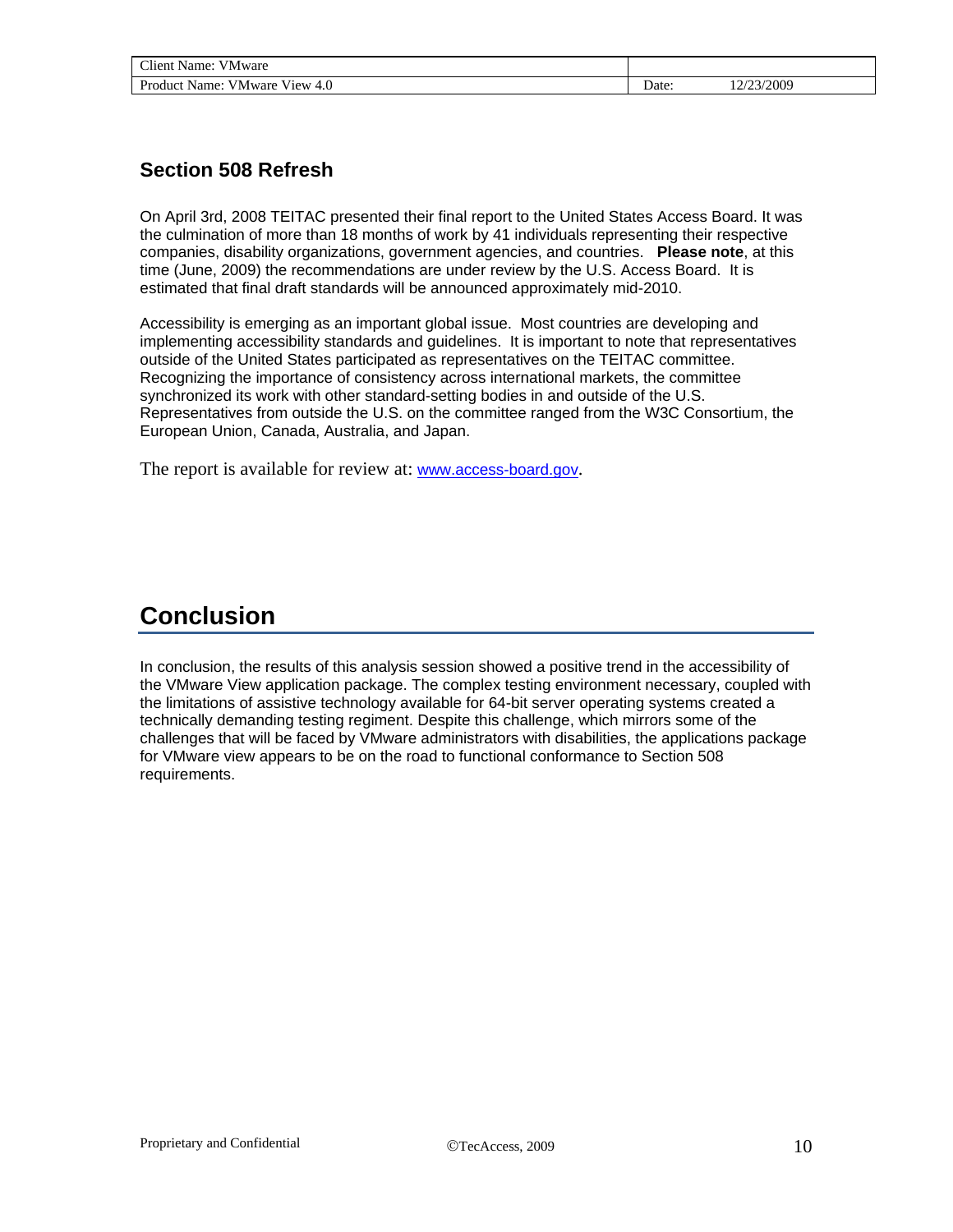<span id="page-10-0"></span>

| $C$ lient<br>- -<br>Aame.<br>V Mware<br>.     |       |              |
|-----------------------------------------------|-------|--------------|
| Product<br>4.0<br>$V1$ ew<br>V Mware<br>Name: | Date: | /2009<br>. . |

# **Appendix A - Supporting Features - Key**

| <b>Supporting Features (second column on VPAT)</b>        |                                                                                                                                                                                                                                                                                                                                                             |  |  |
|-----------------------------------------------------------|-------------------------------------------------------------------------------------------------------------------------------------------------------------------------------------------------------------------------------------------------------------------------------------------------------------------------------------------------------------|--|--|
| <b>Supports</b>                                           | Use this language when you<br>determine the product fully<br>meets the letter and intent of<br>the Criteria.                                                                                                                                                                                                                                                |  |  |
| <b>Supports with Exceptions</b>                           | Use this language when you<br>determine the product does<br>not fully meet the letter and<br>intent of the Criteria, but<br>provides some level of access<br>relative to the Criteria.                                                                                                                                                                      |  |  |
| <b>Supports through Equivalent Facilitation</b>           | Use this language when you<br>have identified an alternate<br>way to meet the intent of the<br>Criteria or when the product<br>does not fully meet the intent<br>of the Criteria.                                                                                                                                                                           |  |  |
| Supports when combined with Compatible AT                 | Use this language when you<br>determine the product fully<br>meets the letter and intent of<br>the Criteria when used in<br>combination with Compatible<br>AT. For example, many<br>software programs can<br>provide speech output when<br>combined with a compatible<br>screen reader (commonly<br>used assistive technology for<br>people who are blind). |  |  |
| <b>Does not Support</b>                                   | Use this language when you<br>determine the product does<br>not meet the letter or intent of<br>the Criteria.                                                                                                                                                                                                                                               |  |  |
| <b>Not Applicable</b>                                     | Use this language when you<br>determine that the Criteria do<br>not apply to the specific<br>product.                                                                                                                                                                                                                                                       |  |  |
| Not Applicable - Fundamental Alteration Exception Applies | Use this language when you<br>determine a Fundamental<br>Alteration of the product would<br>be required to meet the<br>Criteria (see the access board<br>standards for the definition of<br>"fundamental alteration").                                                                                                                                      |  |  |